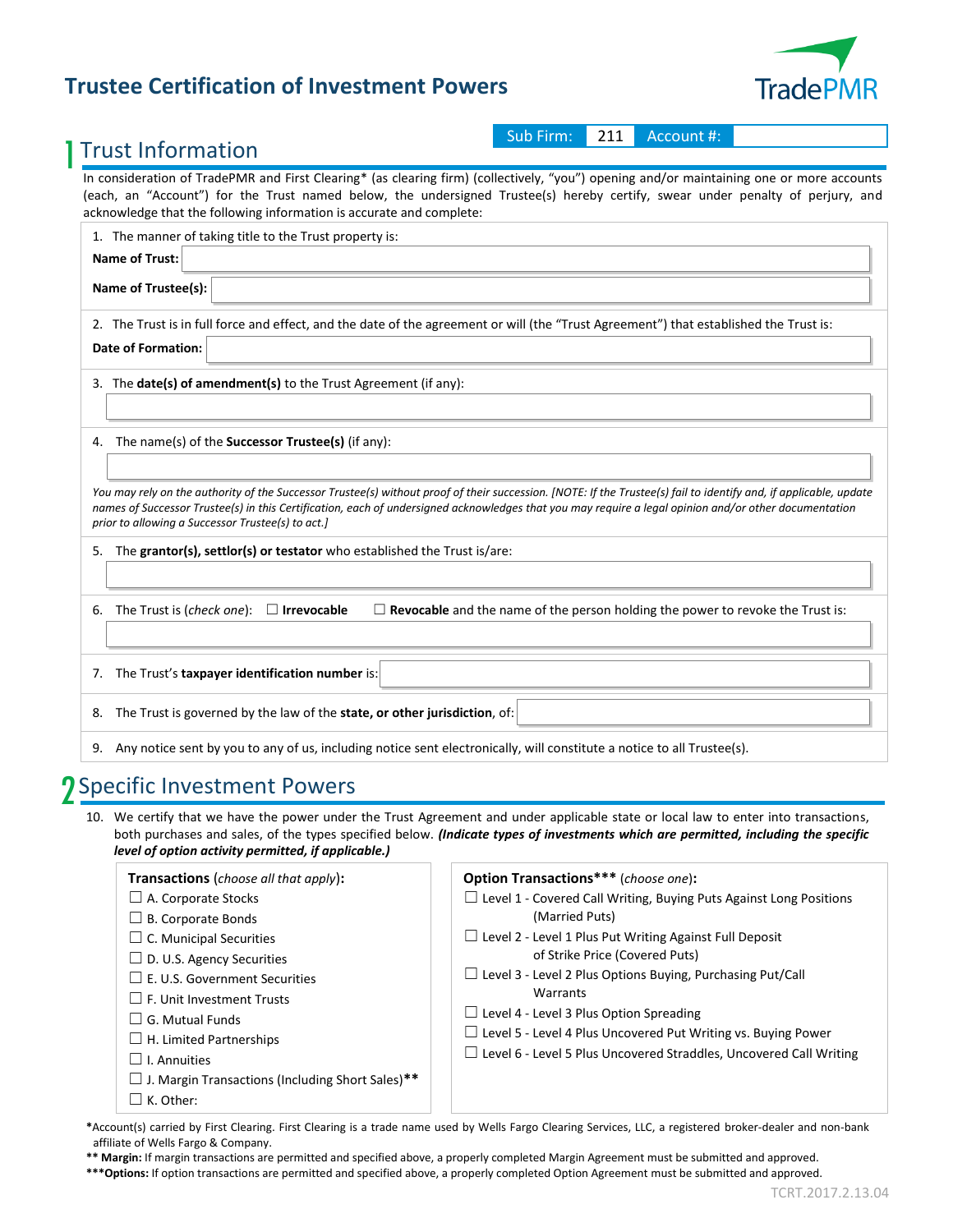# 3 Investment, Transfer, Disbursement, and General Powers and Authority

11. Each of the undersigned certifies as follows: I have the following powers under the Trust Agreement and under applicable law, and you are authorized to accept instructions from any **(INSTRUCTIONS: Enter number, if no number is inserted, it is presumed to be ONE)** of the individuals or entities listed below for any transaction on the Account, including, but not limited to: (a) giving orders for any securities transactions, (b) requesting or writing checks from the Account in any amount, including the entire balance of the Account, payable in the name of the Trust OR any of the Trustee(s) individually OR to any third party, (c) transferring any or all assets in the Account to or for the benefit of the Trust OR any of the Trustee(s) individually OR any third party, or (d) giving any other instructions required or permitted on the Account. You have no duty to determine whether the Trustee(s) are acting in accordance with the terms of the Trust Agreement. NOTWITHSTANDING THE FOREGOING, YOU MAY AT ANY TIME REQUIRE WRITTEN OR VERBAL CONSENT OF ALL TRUSTEE(S) TO ANY TRANSACTION AS YOU SOLELY DETERMINE, AND YOU WILL NOT HAVE LIABILITY FOR REFUSING TO ACT ON INSTRUCTIONS OF LESS THAN ALL OF THE TRUSTEE(S).

- 12. Each of the undersigned certifies as follows: we have the power under the Trust Agreement and applicable law to transfer any or all of the Trustee's fiduciary authority to one or more third parties pursuant to a duly executed power of attorney, delegation of authority or other similar document. *(NOTE: Each Trustee acknowledges that you may require an opinion of trust counsel prior to accepting a power of attorney or other delegation of authority on this Account.*) Check here if this Section is not applicable: □.
- 13. Each of the undersigned Trustee(s) agrees that the Account will continue to be bound by all agreements and documents currently governing the Account.
- 14. We, the Trustee(s), jointly and severally, in our personal capacities and on behalf of the Trust, agree to indemnify you and each of your affiliates, officers, directors, employees and agents from, and hold such persons harmless from, any claims (including attorney fees), judgments, expenses, liabilities or costs of defense or settlement arising out of or relating to breach of any representation or warranty made herein, or from effecting transactions pursuant to instructions given by any of the Trustee(s) or Successor Trustees listed herein or by any third party named pursuant to a duly executed power of attorney, delegation of authority, or other similar document or otherwise acting in reliance on these representations and warranties.
- 15. We certify that we have received the advice of our legal counsel in connection with all these certifications and acknowledgements.
- 16. We acknowledge that you will be relying solely on our certifications herein, and that you will not make any review or interpretations of the Trust Agreement for all matters relating to such certifications and operation of the Account(s), even if you are provided with a copy of the Trust Agreement.
- 17. The Trust has not been revoked, modified, or amended in any manner which would cause the representations contained in this Trustee Certification to be incorrect. We agree to inform you, in writing, immediately if (a) there is any subsequent amendment to the Trust Agreement, including any change in Successor Trustee(s), (b) any Trustee dies or becomes incapacitated, or (c) there is any other change in the composition of the Trustee(s) or any other event which could materially alter this Trustee Certification. In the event of the death or incapacity of one or more of the Trustee(s), you may continue to act on the instructions or any of the remaining Trustee(s) unless we specifically notify you otherwise in writing and provide you with an updated Trustee Certification.
- 18. We hereby certify that the undersigned are all of the Trustee(s) of the Trust. Should only one person execute this Trustee Certification, such signature shall be deemed a representation that the signer is the sole Trustee of the Trust.

### 4 Certification – *ALL ACCOUNT OWNERS MUST SIGN*

#### *ALL TRUSTEE(S) MUST SIGN*

| Trustee Signature | Print Name        | Date |
|-------------------|-------------------|------|
| Trustee Signature | <b>Print Name</b> | Date |
| Trustee Signature | <b>Print Name</b> | Date |
| Trustee Signature | <b>Print Name</b> | Date |

**CA, CO, DE, ID, IA, KS, MI, MN, MS, NE, NV, OK, SD, TN, TX and VT require notarization of all Trustee signatures for Trusts established under their laws. If the Trust is established in one of those states (see Section 8 above), please complete a notary block for each Trustee listed above.**